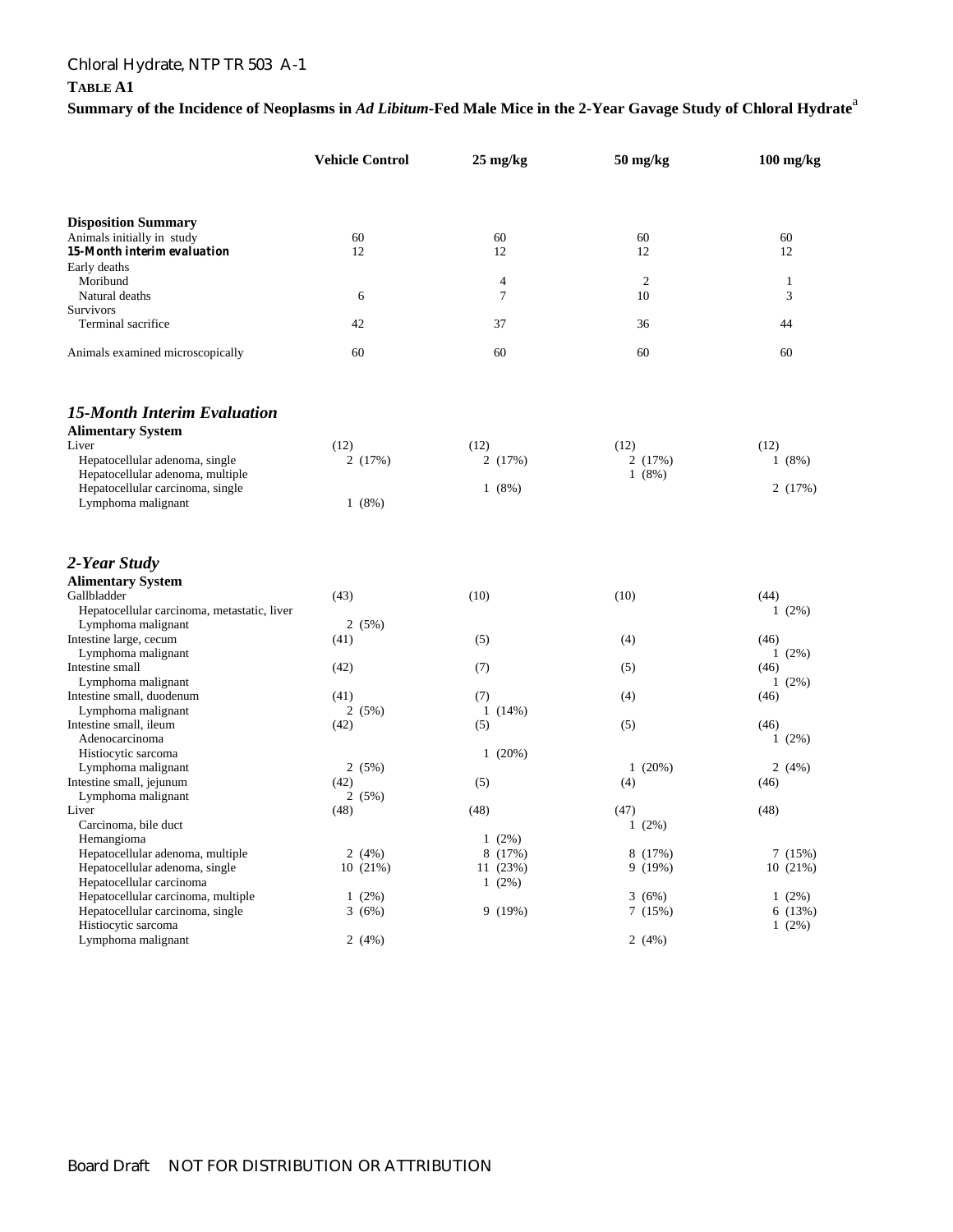#### **TABLE A1**

### **Summary of the Incidence of Neoplasms in** *Ad Libitum***-Fed Male Mice in the 2-Year Gavage Study of Chloral Hydrate**

|                                                | <b>Vehicle Control</b> | $25 \text{ mg/kg}$<br>$50$ mg/kg |            | $100$ mg/kg |  |
|------------------------------------------------|------------------------|----------------------------------|------------|-------------|--|
|                                                |                        |                                  |            |             |  |
| 2-Year Study (continued)                       |                        |                                  |            |             |  |
| <b>Alimentary System (continued)</b>           |                        |                                  |            |             |  |
| Mesentery<br>Lymphoma malignant                |                        | (1)                              | $1(100\%)$ |             |  |
| Pancreas                                       | (46)                   | (10)                             | (9)        | (48)        |  |
| Carcinoma, duct                                |                        | $1(10\%)$                        |            |             |  |
| Histiocytic sarcoma                            |                        | $1(10\%)$                        |            |             |  |
| Lymphoma malignant                             | $1(2\%)$               |                                  | $1(11\%)$  |             |  |
| Neoplasm NOS                                   |                        |                                  | $1(11\%)$  |             |  |
| Salivary glands                                | (48)                   | (10)                             | (10)       | (48)        |  |
| Lymphoma malignant                             | $1(2\%)$               | $1(10\%)$                        |            | $1(2\%)$    |  |
| Stomach, glandular                             | (43)                   | (10)                             | (10)       | (46)        |  |
| Carcinoma, metastatic, liver                   |                        |                                  | $1(10\%)$  |             |  |
| Cardiovascular System                          |                        |                                  |            |             |  |
| <b>Blood</b> vessel                            | (48)                   | (11)                             | (11)       | (48)        |  |
| Carcinoma, metastatic, pancreas                |                        | $1(9\%)$                         |            |             |  |
| Hepatocellular carcinoma, metastatic,          |                        |                                  |            |             |  |
| aorta. liver                                   |                        |                                  |            | $1(2\%)$    |  |
| Lymphoma malignant                             | $1(2\%)$               |                                  | $1(9\%)$   |             |  |
| Heart                                          | (48)                   | (11)                             | (11)       | (48)        |  |
| Carcinoma, metastatic, liver                   |                        |                                  | 1(9%)      |             |  |
| Carcinoma, metastatic, pancreas                |                        | 1(9%)                            |            |             |  |
| Hepatocellular carcinoma, metastatic, liver    |                        |                                  |            | 2(4%)       |  |
| Lymphoma malignant                             | $1(2\%)$               |                                  | 1(9%)      |             |  |
| <b>Endocrine System</b>                        |                        |                                  |            |             |  |
| Adrenal gland                                  | (45)                   | (11)                             | (10)       | (46)        |  |
| Carcinoma, metastatic, liver                   |                        |                                  | $1(10\%)$  |             |  |
| Adrenal gland, cortex                          | (45)                   | (11)                             | (10)       | (46)        |  |
| Lymphoma malignant                             | 2(4%)                  | 1(9%)                            |            |             |  |
| Adrenal gland, medulla                         | (45)                   | (11)                             | (10)       | (45)        |  |
| Lymphoma malignant                             | $1(2\%)$               |                                  |            |             |  |
| Islets, pancreatic                             | (48)                   | (10)                             | (11)       | (48)        |  |
| Carcinoma                                      | $1(2\%)$               |                                  |            |             |  |
| Parathyroid gland                              | (47)                   | (6)                              | (6)        | (42)        |  |
| Lymphoma malignant                             | $1(2\%)$               |                                  |            |             |  |
| Pituitary gland                                | (42)                   | (10)                             | (9)        | (46)        |  |
| Adenoma, pars distalis                         |                        |                                  | $1(11\%)$  |             |  |
| Thyroid gland                                  | (47)                   | (11)                             | (10)       | (48)        |  |
| Adenoma, follicular cell<br>Lymphoma malignant | $1(2\%)$<br>$1(2\%)$   |                                  |            |             |  |
|                                                |                        |                                  |            |             |  |
| <b>General Body System</b>                     |                        |                                  |            |             |  |
| <b>Tissue NOS</b><br>Hemangiosarcoma           |                        |                                  | (2)        | $1(50\%)$   |  |
| Hepatocellular carcinoma, metastatic,          |                        |                                  |            |             |  |
| mediastinum, liver                             |                        |                                  |            | $1(50\%)$   |  |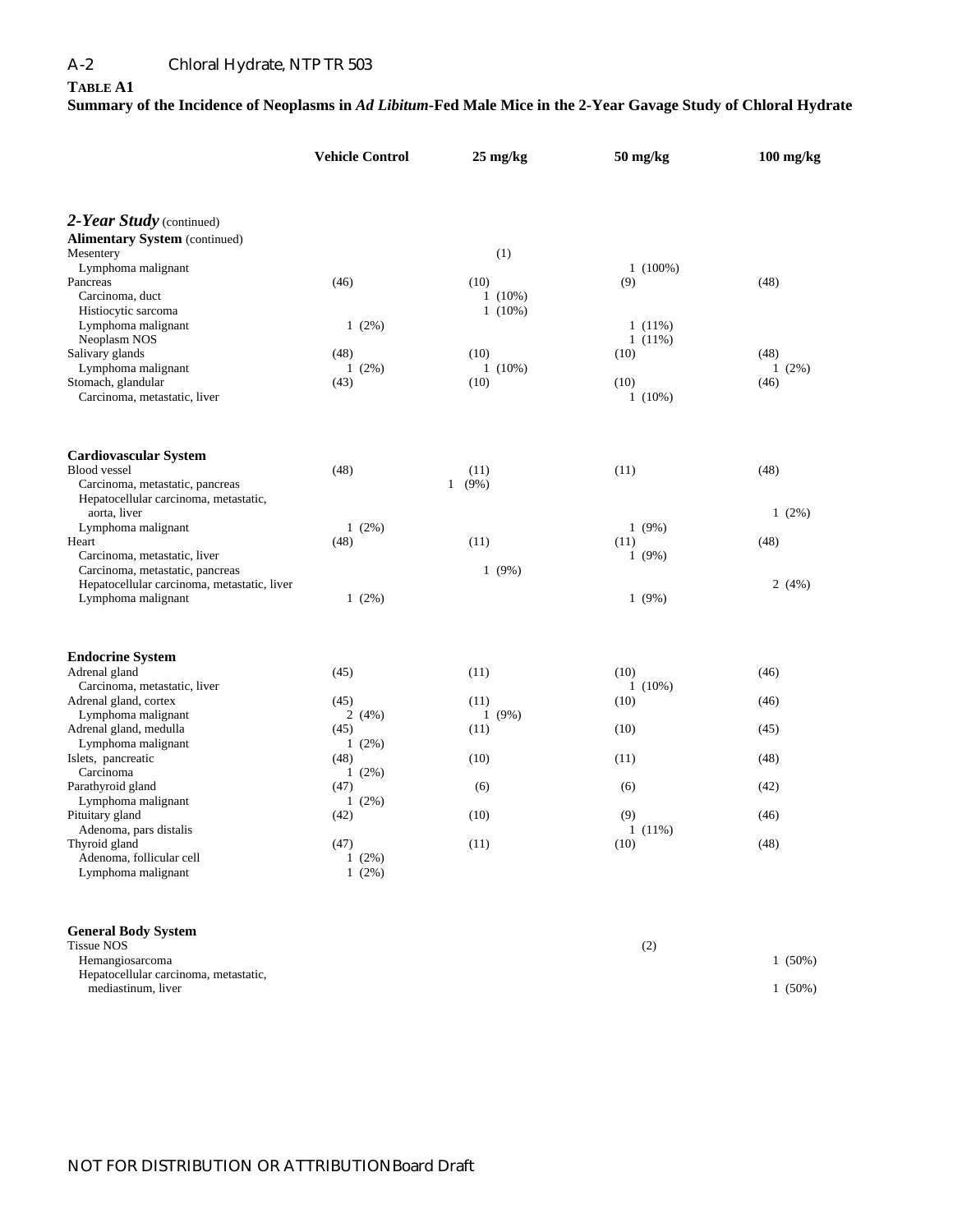# Chloral Hydrate, NTP TR 503 A-3

#### **TABLE A1**

# **Summary of the Incidence of Neoplasms in** *Ad Libitum***-Fed Male Mice in the 2-Year Gavage Study of Chloral Hydrate**

|                                                                          |      | <b>Vehicle Control</b> |      | $25 \text{ mg/kg}$ |      | 50 mg/kg               |      | $100$ mg/kg |
|--------------------------------------------------------------------------|------|------------------------|------|--------------------|------|------------------------|------|-------------|
|                                                                          |      |                        |      |                    |      |                        |      |             |
| 2-Year Study (continued)                                                 |      |                        |      |                    |      |                        |      |             |
| <b>Genital System</b>                                                    |      |                        |      |                    |      |                        |      |             |
| Coagulating gland                                                        | (46) |                        | (10) |                    | (10) |                        | (48) |             |
| Carcinoma, metastatic, liver<br>Lymphoma malignant                       |      |                        |      | $1(10\%)$          |      | $1(10\%)$<br>$1(10\%)$ |      |             |
| Epididymis                                                               | (46) |                        | (10) |                    | (11) |                        | (48) |             |
| Carcinoma, metastatic, liver                                             |      |                        |      |                    |      | 1(9%)                  |      |             |
| Histiocytic sarcoma                                                      |      |                        |      |                    |      | 1(9%)                  |      |             |
| Lymphoma malignant                                                       |      | $1(2\%)$               |      | $1(10\%)$          |      | 2(18%)                 |      |             |
| Lymphoma malignant, unilateral                                           |      |                        |      |                    |      |                        |      | $1(2\%)$    |
| Schwannoma benign                                                        |      |                        |      |                    |      |                        |      | $1(2\%)$    |
| Preputial gland                                                          | (46) |                        | (10) |                    | (11) |                        | (48) |             |
| Lymphoma malignant                                                       |      | $1(2\%)$               |      |                    |      |                        |      |             |
| Prostate                                                                 | (46) |                        | (10) |                    | (11) |                        | (48) |             |
| Hepatocellular carcinoma, metastatic, liver                              |      |                        |      |                    |      |                        |      | $1(2\%)$    |
| Lymphoma malignant                                                       |      | $1(2\%)$               |      | $1(10\%)$          |      | 2(18%)                 |      |             |
| Seminal vesicle                                                          | (46) |                        | (11) |                    | (14) |                        | (48) |             |
| Carcinoma, metastatic, liver                                             |      |                        |      |                    |      | 1(7%)                  |      |             |
| Lymphoma malignant                                                       |      | $1(2\%)$               |      | 1(9%)              |      | 2(14%)                 |      |             |
| <b>Testes</b>                                                            | (45) |                        | (11) |                    | (10) |                        | (48) |             |
| Adenoma, interstitial cell                                               |      | $1(2\%)$               |      |                    |      |                        |      | $1(2\%)$    |
| Lymphoma malignant                                                       |      |                        |      |                    |      | $1(10\%)$              |      |             |
|                                                                          |      |                        |      |                    |      |                        |      |             |
| <b>Hematopoietic System</b>                                              |      |                        |      |                    |      |                        |      |             |
| Bone marrow                                                              | (47) |                        | (10) |                    | (10) |                        | (48) |             |
| Hemangiosarcoma, metastatic, spleen                                      |      | $1(2\%)$               |      |                    |      |                        |      |             |
| Lymphoma malignant                                                       |      | $1(2\%)$               |      |                    |      |                        |      |             |
| Lymph node                                                               | (48) |                        | (15) |                    | (17) |                        | (48) |             |
| Histiocytic sarcoma, bronchial                                           |      |                        |      | 1(7%)              |      |                        |      |             |
| Histiocytic sarcoma, renal                                               |      |                        |      | 1(7%)              |      |                        |      |             |
| Lymphoma malignant, axillary                                             |      | $1(2\%)$               |      |                    |      |                        |      |             |
| Lymphoma malignant, inguinal                                             |      |                        |      |                    |      |                        |      | $1(2\%)$    |
| Lymphoma malignant, lumbar                                               |      | $1(2\%)$               |      | 1(7%)              |      |                        |      |             |
| Lymphoma malignant, renal<br>Sarcoma, metastatic, uncertain primary site |      | 2(4%)                  |      |                    |      | 1(6%)                  |      |             |
| Lymph node, mandibular                                                   | (48) |                        | (10) |                    | (9)  |                        | (45) |             |
| Lymphoma malignant                                                       |      | 2(4%)                  |      |                    |      | 3(33%)                 |      | 3(7%)       |
| Lymph node, mesenteric                                                   | (47) |                        | (13) |                    | (16) |                        | (48) |             |
| Carcinoma, metastatic, liver                                             |      |                        |      |                    |      | 1(6%)                  |      |             |
| Carcinoma, metastatic, pancreas                                          |      |                        |      | 1(8%)              |      |                        |      |             |
| Hemangiosarcoma                                                          |      |                        |      |                    |      |                        |      | $1(2\%)$    |
| Hemangiosarcoma, metastatic, spleen                                      |      | $1(2\%)$               |      |                    |      |                        |      |             |
| Histiocytic sarcoma                                                      |      |                        |      | 2(15%)             |      | 1(6%)                  |      |             |
| Lymphoma malignant                                                       |      | 4 (9%)                 |      | 2(15%)             |      | 4 (25%)                |      | 4(8%)       |
| Spleen                                                                   | (47) |                        | (16) |                    | (17) |                        | (48) |             |
| Hemangiosarcoma                                                          |      | 1(2%)                  |      |                    |      | 2(12%)                 |      | 2 $(4%)$    |
| Histiocytic sarcoma                                                      |      |                        |      | 1(6%)              |      |                        |      |             |
| Lymphoma malignant                                                       |      | 5(11%)                 |      | 2(13%)             |      | 3(18%)                 |      | 3(6%)       |
| Thymus                                                                   | (29) |                        | (6)  |                    | (4)  |                        | (35) |             |
| Carcinoma, metastatic, liver                                             |      |                        |      |                    |      | 1(25%)                 |      |             |
| Hepatocellular carcinoma, metastatic, liver                              |      |                        |      |                    |      |                        |      | 1(3%)       |
| Lymphoma malignant                                                       |      | 2(7%)                  |      | 1(17%)             |      | 2(50%)                 |      | 2(6%)       |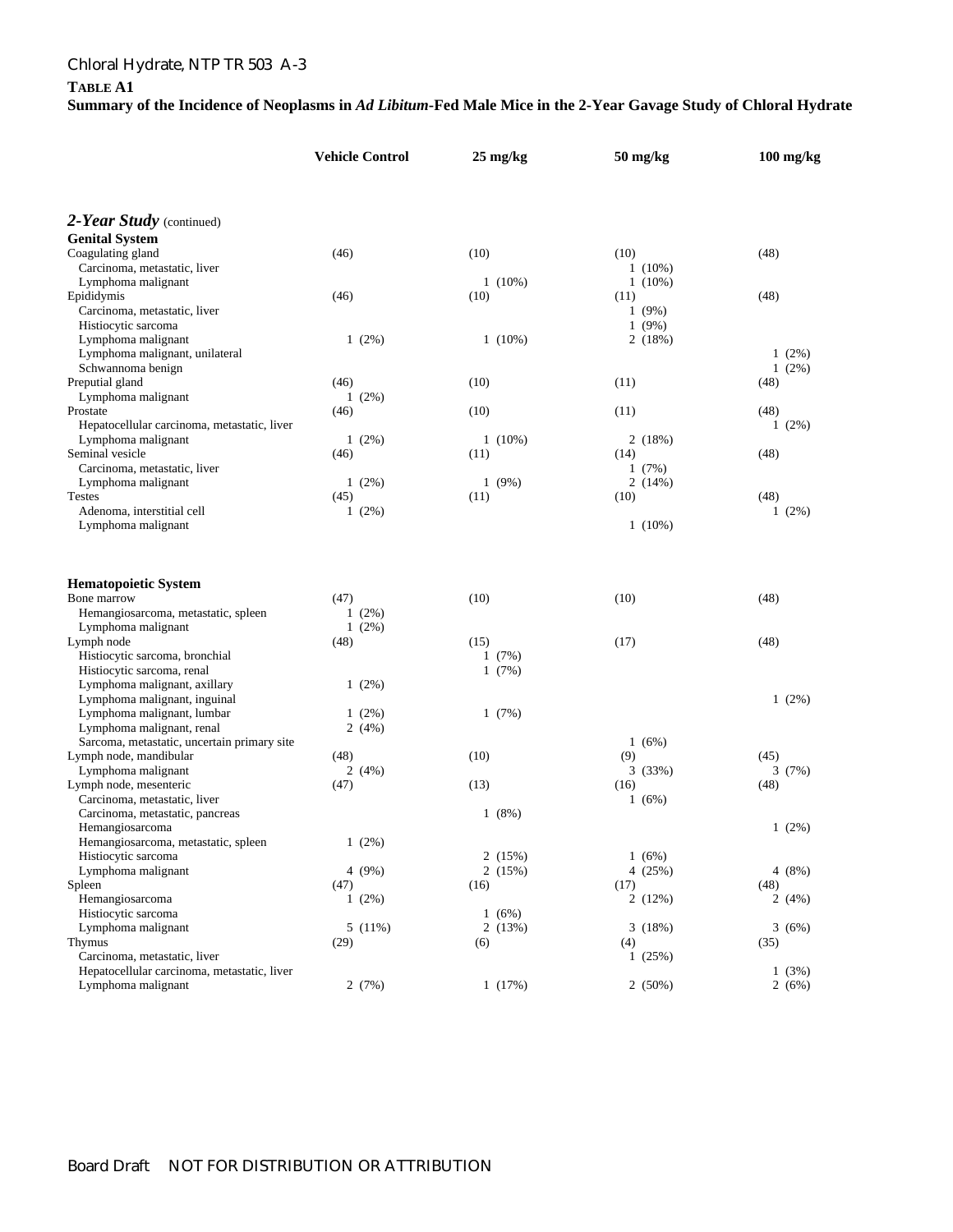# A-4 Chloral Hydrate, NTP TR 503

### **TABLE A1**

# **Summary of the Incidence of Neoplasms in** *Ad Libitum***-Fed Male Mice in the 2-Year Gavage Study of Chloral Hydrate**

|                                                                 | <b>Vehicle Control</b> | $25 \text{ mg/kg}$ | 50 mg/kg       | $100$ mg/kg |
|-----------------------------------------------------------------|------------------------|--------------------|----------------|-------------|
|                                                                 |                        |                    |                |             |
| 2-Year Study (continued)                                        |                        |                    |                |             |
| <b>Integumentary System</b>                                     |                        |                    |                |             |
| Mammary gland                                                   | (5)                    |                    | (2)            |             |
| Lymphoma malignant                                              | 1(20%)                 |                    |                |             |
| Skin<br>Fibroma                                                 | (48)<br>$1(2\%)$       | (10)               | (10)           | (48)        |
| Keratoacanthoma                                                 |                        |                    |                | $1(2\%)$    |
|                                                                 |                        |                    |                |             |
| Musculoskeletal System                                          |                        |                    |                |             |
| Bone, femur                                                     | (46)                   | (11)               | (12)           | (48)        |
| Lymphoma malignant                                              | $1(2\%)$               |                    |                |             |
| Bone, sternum                                                   | (47)                   | (11)               | (12)           | (48)        |
| Hemangiosarcoma                                                 |                        |                    |                | $1(2\%)$    |
| Lymphoma malignant                                              | $1(2\%)$               |                    |                |             |
| Skeletal muscle                                                 | (47)                   | (10)               | (11)           | (48)        |
| Carcinoma, metastatic, liver<br>Lymphoma malignant              |                        |                    | 1(9%)<br>1(9%) | $1(2\%)$    |
| Rhabdomyosarcoma                                                |                        |                    | 1(9%)          |             |
|                                                                 |                        |                    |                |             |
| <b>Nervous System</b>                                           |                        |                    |                |             |
| Brain, cerebrum                                                 | (47)                   | (10)               | (9)            | (48)        |
| Lymphoma malignant                                              |                        |                    | 1(11%)         |             |
| <b>Respiratory System</b>                                       |                        |                    |                |             |
| Larynx                                                          | (46)                   | (11)               | (11)           | (47)        |
| Lymphoma malignant                                              | 1(2%)                  |                    |                |             |
| Lung                                                            | (48)                   | (20)               | (16)           | (48)        |
| Alveolar/bronchiolar adenoma                                    | 12 (25%)               | 6(30%)             | 3(19%)         | 9(19%)      |
| Alveolar/bronchiolar adenoma, multiple                          | $1(2\%)$               | $2(10\%)$          | 1(6%)          | 2(4%)       |
| Alveolar/bronchiolar carcinoma                                  | 2(4%)                  | 4 $(20%)$          | 1(6%)          | 3(6%)       |
| Carcinoma, metastatic, liver<br>Carcinoma, metastatic, pancreas |                        | 1(5%)              | 1(6%)          |             |
| Hepatocellular carcinoma, metastatic, liver                     | 1(2%)                  |                    |                | 2(4%)       |
| Hepatocellular carcinoma, metastatic,                           |                        |                    |                |             |
| multiple, liver                                                 |                        |                    | 2(13%)         |             |
| Lymphoma malignant                                              | 2(4%)                  | 1(5%)              | 2(13%)         | 2 $(4%)$    |
| <b>Nose</b>                                                     | (47)                   | (11)               | (12)           | (48)        |
| Carcinoma                                                       |                        |                    | 1(8%)          |             |
| Lymphoma malignant                                              | 1(2%)                  |                    |                |             |
| <b>Special Senses System</b>                                    |                        |                    |                |             |
| Eye                                                             | (46)                   | (11)               | (11)           | (48)        |
| Lymphoma malignant, unilateral                                  |                        |                    |                | $1(2\%)$    |
| Harderian gland                                                 | (47)                   | (16)               | (12)           | (47)        |
| Adenoma                                                         | 5(11%)                 | 6(38%)             | 2(17%)         | 5(11%)      |
| Carcinoma                                                       |                        | 1(6%)              |                |             |
| Lymphoma malignant                                              | 2(4%)                  |                    |                |             |
| Lymphoma malignant, bilateral                                   |                        |                    | 1(8%)          |             |
| Lacrimal gland<br>Lymphoma malignant                            | (47)                   | (10)<br>$1(10\%)$  | (10)           | (46)        |
|                                                                 |                        |                    |                |             |